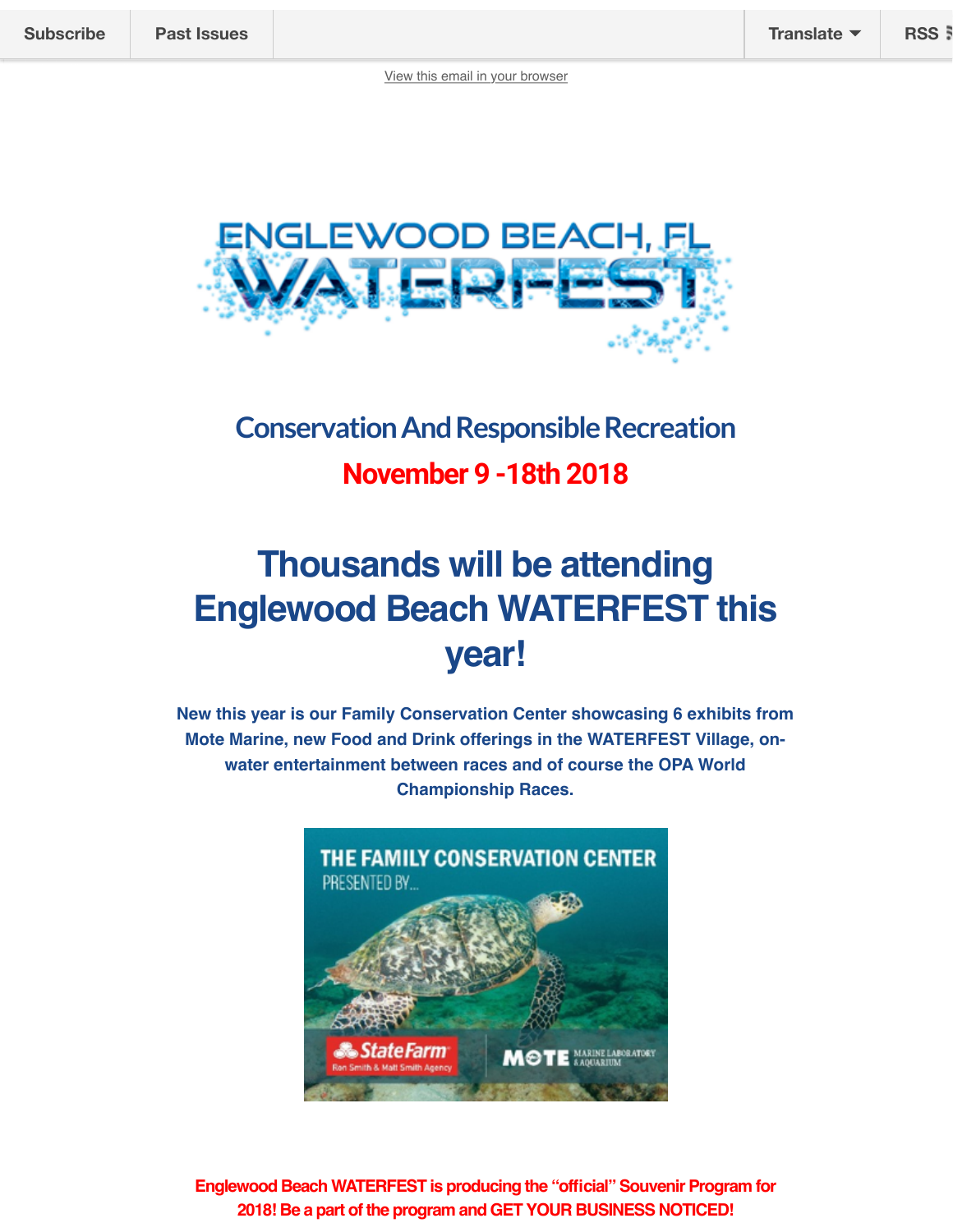



The *Souvenir Event Program* will be similar to that of high quality programs you might purchase at the Daytona 500, NFL or MLB game. As this will be a souvenir program, it will be kept by spectators in their homes, and we will also be distributing copies to businesses with waiting rooms and front offices. This will be read many times over the course of a year, making it a **great value**!

#### **The program content will include:**

- **Stories about our Community**
- **Race Drivers & Teams**
- **The History of Boat Racing in Englewood**
- **Environmental and Conservation Articles**
- **Race Day Information**

**and of course information our Waterfest Purpose including our Grant Program for preserving our wonderful environment and much, much more …**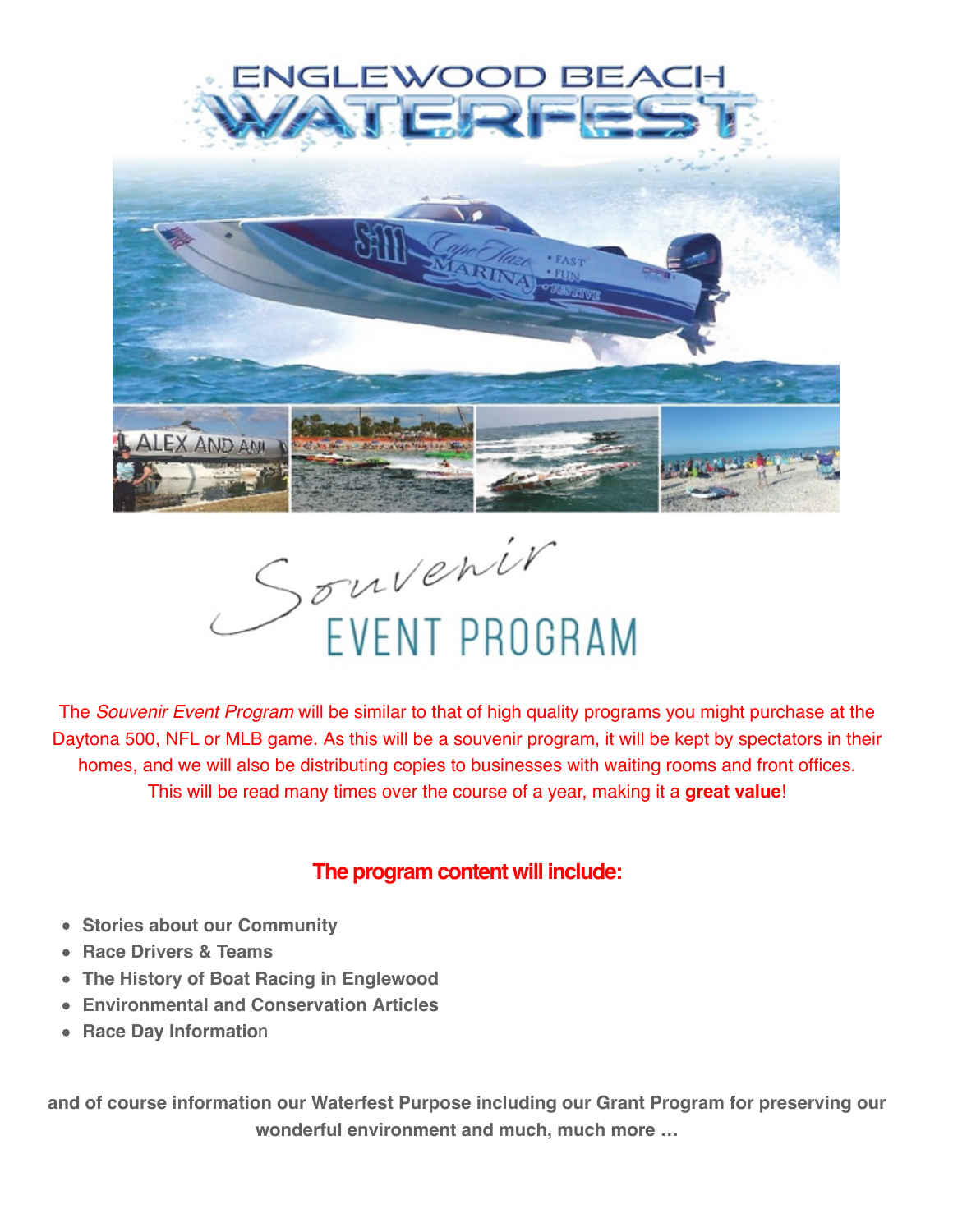**We have half page, quarter page and business card ads available, BUT YOU MUST ACT FAST! We are closing out the Program next week and then we are going to print.**

**Please consider advertising in the unique, Souvenir Event Program to showcase your business and show support of Englewood Beach WaterFest. The sizes and reasonable rates are below.**

Souvenir<br>EVENT PROGRAM

### **ADVERTISING RATES**

Full Page \$745 | Half Page \$385 | 1/4 Page \$195 | Business Card Size \$110

**RESERVE SPACE NOW**

## **It is simple to buy an ad!**

Go to **EnglewoodBeachWaterfest.com** and click on Souvenir Event Program and make your selection.

- 1. **You can pay by credit card after your selection**
- 2. **Upload your artwork**
- 3. **Watch your business grow**

#### **It is as easy as ever to ensure your business is seen by thousands of people in Southwest Florida.**

**Thank you for you consideration and we will see you at WATERFEST in November!**



*Copyright © 2018 Englewood Beach Waterfest, All rights reserved.*

 Englewood Beach Waterfest, as a 501 (c)(3) is committed to boosting our local economy while generating and then donating all proceeds to deserving organizations that foster the conservation and protection of our coastal waterways and marine life and encourage the